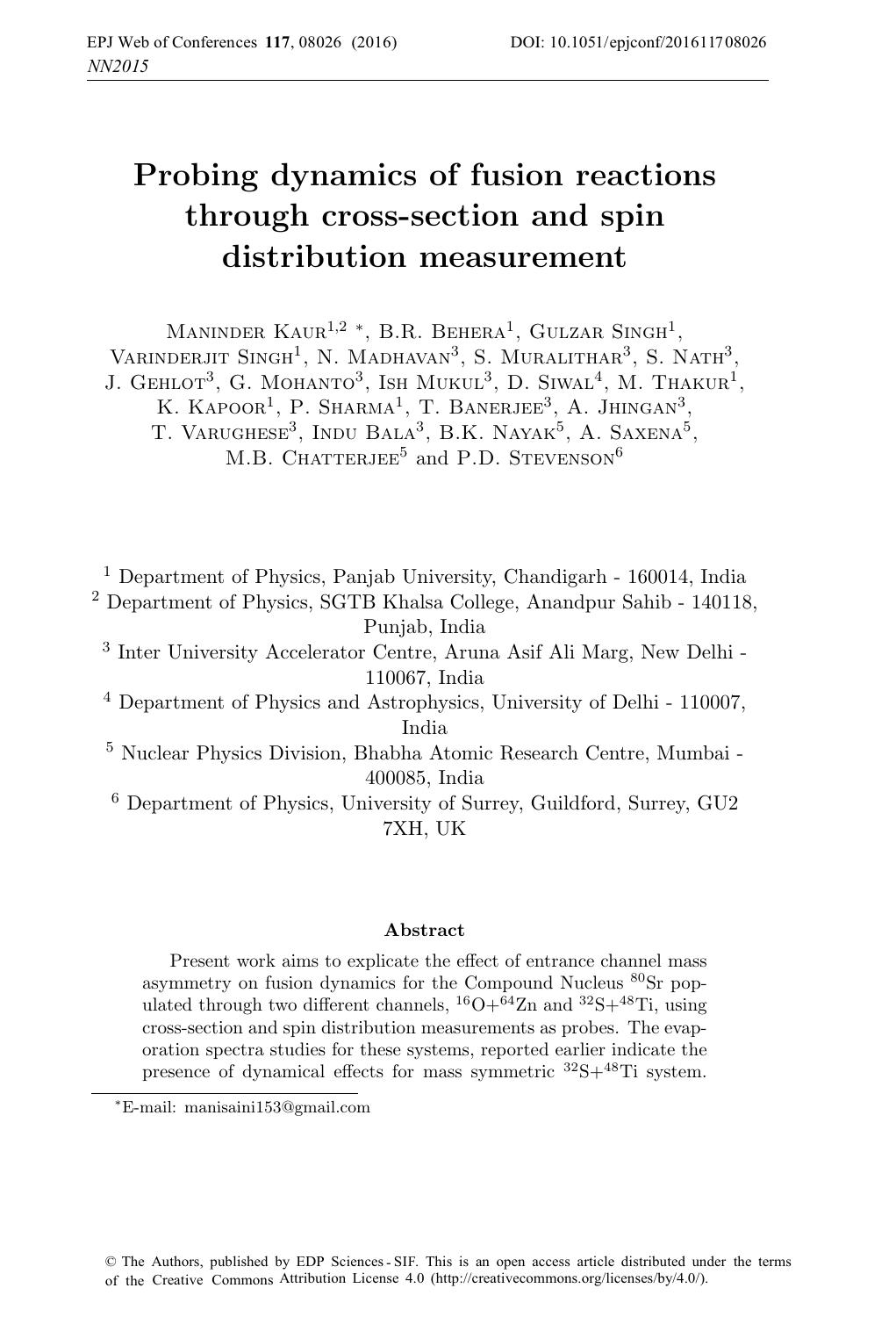The CCDEF and TDHF calculations have been performed for both the systems and an attempt has been made to explain the reported deviations in the  $\alpha$ -particle spectrum for the mass symmetric system.

## **1 Introduction**

The Compound nucleus (CN) populated at high excitation energy and angular momentum can undergo decay through fission or emission of different light particles. The study of these light particles and their analysis in terms of statistical model gives important information about the properties of the CN. Though a large amount of such data exists in the literature, but many of these studies show anomalous results for the mass symmetric systems [1–3] that could not be explained in terms of the statistical model predictions. These deviations from the statistical model predictions were explained through the modification of important ingredients of the statistical model codes such as spin dependent level density, lowering the level density parameter or using lower values of  $l$  contributing to fusion. However the simultaneous analysis of other variables such as spin distribution, cross-section measurement, angular distribution measurements etc. should also be taken into account to have a better understanding of fusion dynamics. With this motivation we have performed the spin distribution and the cross-section measurements for two systems  ${}^{16}O + {}^{64}Zn$  (mass asymmetric) and  ${}^{32}S + {}^{48}Ti$  (mass symmetric) populating the same CN ( ${}^{80}Sr$ ) for which the evaporation spectra studies have already been performed [1, 2]. These studies also report the existence of deviations for the symmetric system. Present measurements have been performed using 15 UD Pelletron accelerator and Heavy Ion Reaction Analyzer (HIRA) facility at Inter University Accelerator Centre (IUAC), New Delhi. The details of these measurements and analysis procedure have been described elsewhere [4].

### **2 Analysis and results**

The evaporation residues (ERs) populated during the reaction were separated from beam-like background using HIRA. For this, a two-dimensional spectrum was generated using energy loss and Time of Flight (TOF) of ERs. The value of transmission efficiency of different ERs through HIRA was estimated by  $\gamma$ -ray co-incidence method and using the TERS code. The experimental cross-sections thus obtained were compared with CCDEF and TDHF [5] calculations. For both the systems the experimental cross-sections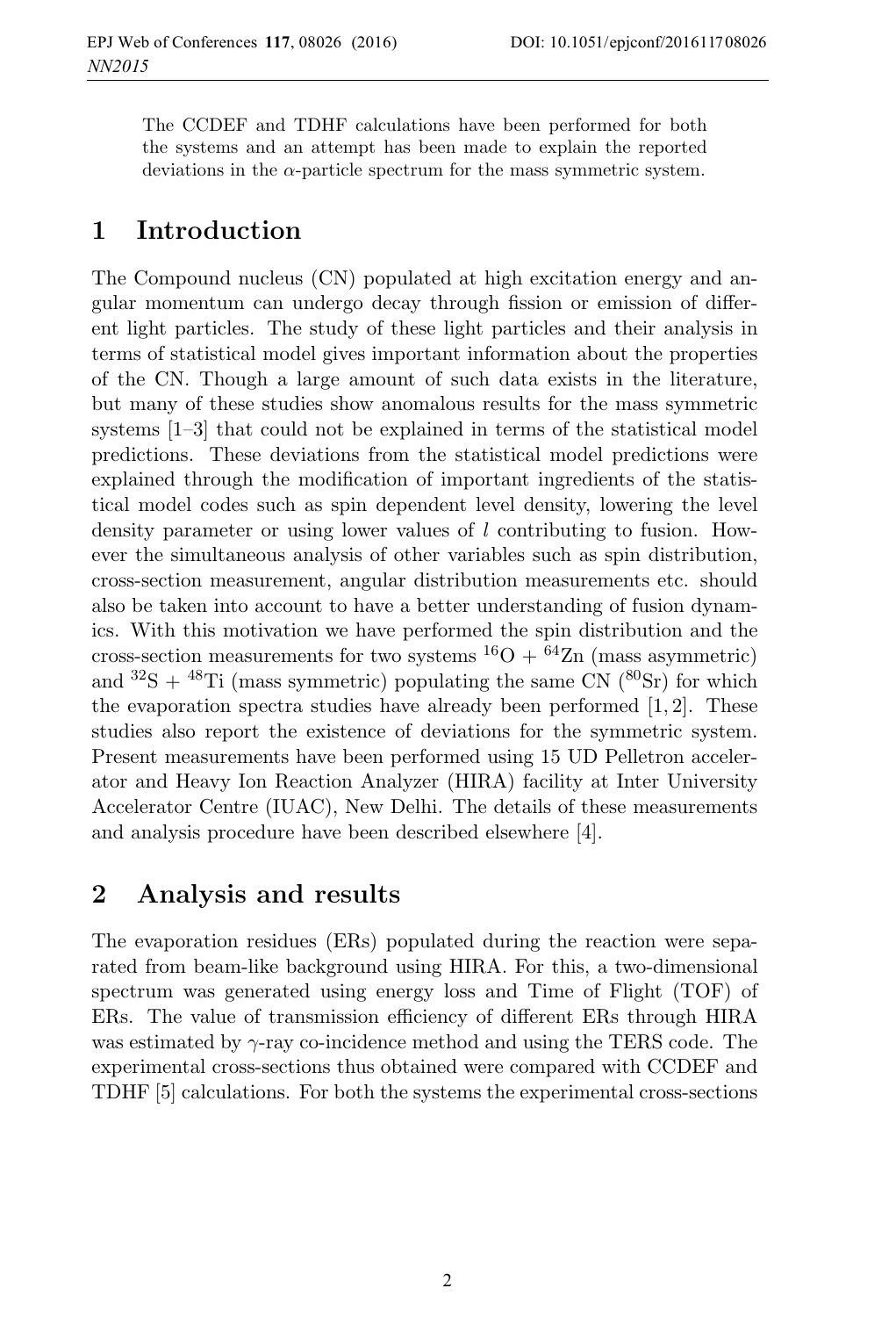

Figure 1: The comparison of the experimental cross-sections (solid circles) with the theoretical calculations for (a)  $^{16}O + ^{64}Zn$ , (b) for  $^{32}S + ^{48}Ti$ . The solid line corresponds to the TDHF calculations and shaded area represents the uncertainty in cross-sections obtained from the TDHF calculations. The dotted lines corresponds to the CCDEF calculations

were in agreement with these calculations as shown in fig. 1. However, the fusion time scales obtained using the TDHF calculations, at highest energies, were found to approach the decay times showing that the fusion time scales are elongated that may lead to pre-equilibrium emission resulting in the modification of the CN spin distribution.

So to have a better picture of the contribution of various partial waves to the fusion process, we have also performed the ER-gated spin distribution measurements. Van der Werf's prescription was used for unfolding the γ-multiplicity distributions from γ-fold distributions. γ-multiplicity distributions were converted to spin distribution by assuming that average spin carried away by each non-statistical  $\gamma$ -ray is 1.6 and incorporating the corrections from the spin carried away by the light particles. Using the experimental cross-sections, the CN spin distributions were obtained. These were compared with CCDEF calculations. It was observed that for the symmetric system, the contribution of the higher partial waves towards fusion goes on decreasing with the increase in energy (fig.  $2(a)$ ). These observations are in agreement with the calculations of fusion time scales extracted using TDHF calculations. These observations were not reflected in the cross-section measurements as the cross-sections correspond to the zeroth moment of the spin distribution, so there can be many shapes of the spin distribution, reflecting very different physical processes involved, but may yield the same fusion cross-section. The experimental spin distributions, for <sup>32</sup>S + <sup>48</sup>Ti at  $E_{lab}$  $= 125$  MeV, were give as an input to the PACE code and the generated  $\alpha$ particle spectrum was found to be in excellent agreement with experimental spectrum (fig. 2(b)), thus explaining the deviations reported earlier.